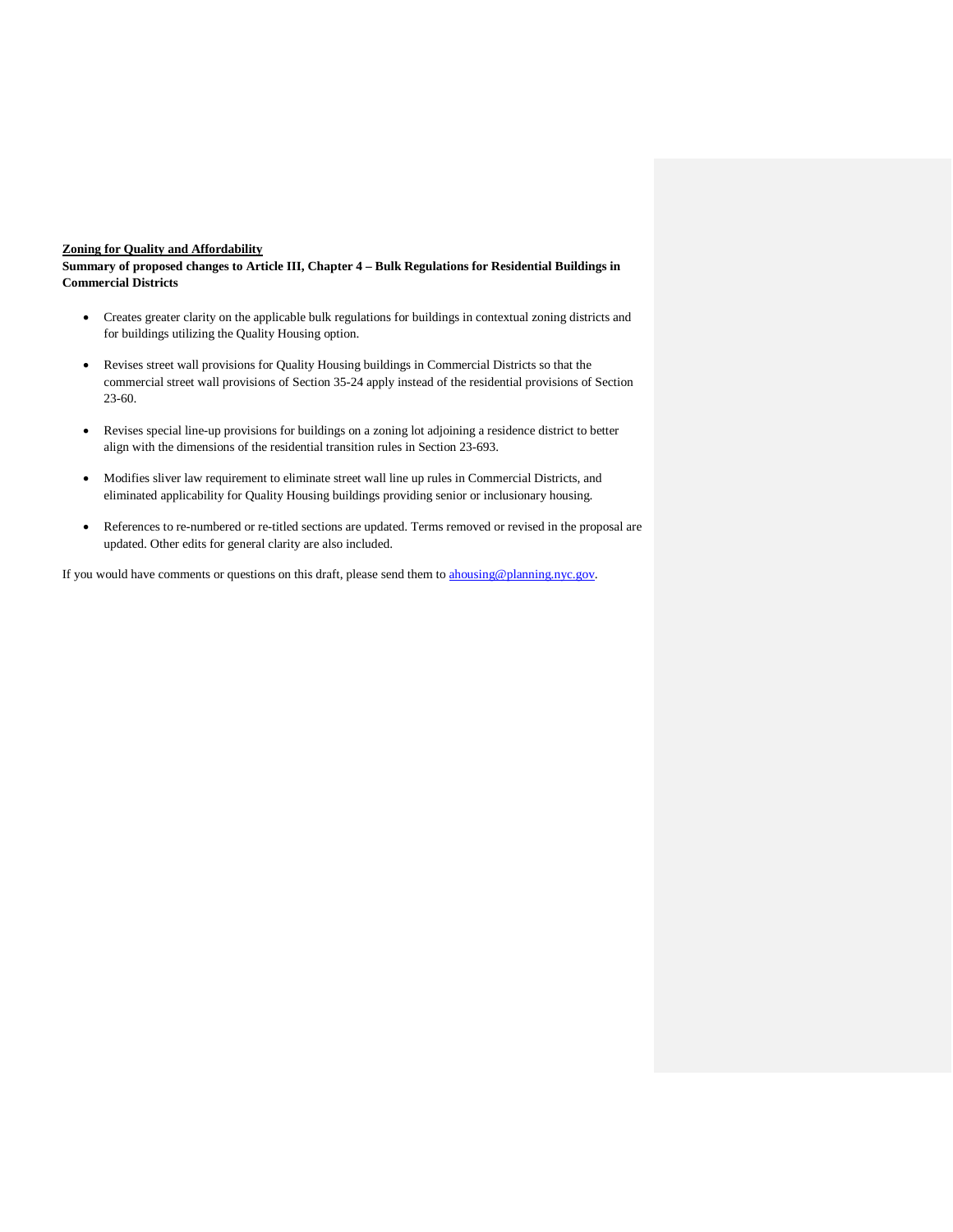Matter in underline is new, to be added; Matter in strikeout is to be deleted; Matter within # # is defined in Section 12-10; \* \* \* indicates where unchanged text appears in the Zoning Resolution

# **Article III - Commercial District Regulations**

#### **Chapter 4 Bulk Regulations for Residential Buildings in Commercial Districts**

**34-00 APPLICABILITY AND DEFINITIONS**

### **34-01 Applicability of this Chapter**

The #bulk# regulations of this Chapter apply to any #zoning lot# containing only #residential buildings# in any #Commercial District# in which such #buildings# are permitted. Where a #residential building# and one or more #buildings# containing non-#residential uses# are on a single #zoning lot#, the #bulk# regulations of Article III, Chapter 5, shall apply. In addition, the #bulk# regulations of this Chapter or of specified Sections thereof also apply in other provisions of this Resolution where they are incorporated by cross reference.

However, in C3A Districts, the #bulk# regulations of this Chapter shall not apply to any #residential building#. In lieu thereof, the #bulk# regulations for R3A Districts in Article II, Chapter 3 (Bulk Regulations for Residential Buildings in Residence Districts), shall apply to #residential buildings#.

In C4-4L Districts, the #bulk# regulations of this Chapter shall not apply to any #residential building#. In lieu thereof, the #bulk# regulations for C4-4L Districts in Article III, Chapter 5 (Bulk Regulations for Mixed Buildings in Commercial Districts), shall apply to #residential buildings#.

Existing #buildings or other structures# that do not comply with one or more of the applicable #bulk# regulations are #non-complying buildings or other structures# and are subject to the regulations set forth in Article V, Chapter 4.

Special regulations applying only in Special Purpose Districts are set forth in Articles VIII, IX, X, XI, XII and XIII.

All C6-1A Districts shall comply with the regulations of C6-1 Districts except as set forth in Section 34-112.

In Manhattan Community Districts 1, 2, 3, 4, 5 and 6, Brooklyn Community Districts 1, 2, 6 and 8, and Queens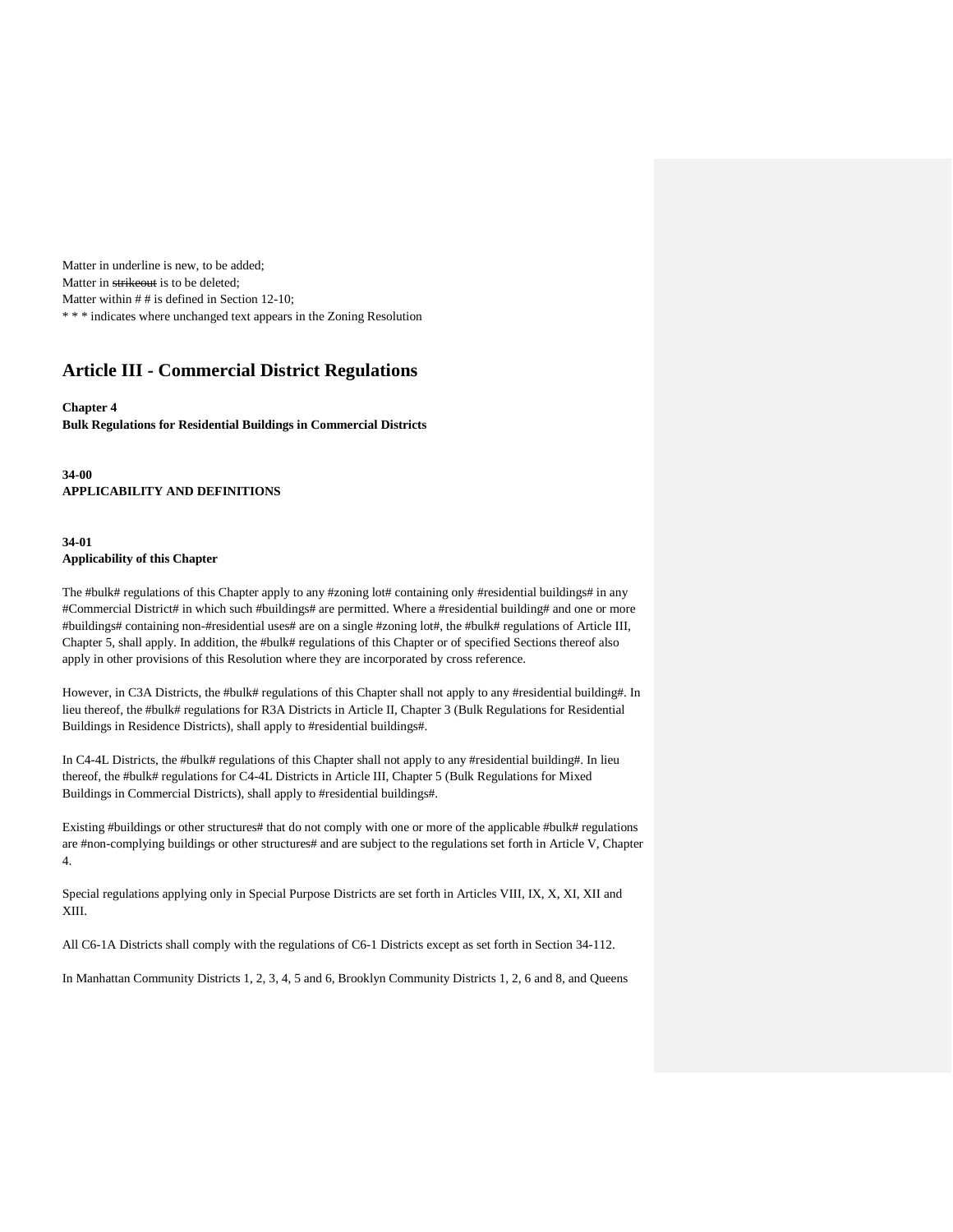Community Districts 1 and 2, the #conversion# of non-#residential floor area# to #residences# in #buildings# erected prior to December 15, 1961, or January 1, 1977, as applicable, shall be subject to the provisions of Article 1, Chapter 5 (Residential Conversions within Existing Buildings), unless such #conversions# meet the requirements for new #residential development# of Article II (Residence District Regulations).

Special regulations applying in the #waterfront area# are set forth in Article VI, Chapter 2.

Special regulations applying in the #flood zone# are set forth in Article VI, Chapter 4.

### **34-011**

**Quality Housing Program**

- (a) In C1 and C2 Districts mapped within  $R6$  through R10 Districts #Residence Districts# with a letter suffix, and in C1-6A, C1-7A, C1-8A, C1-8X, C1-9A, C2-6A, C2-7A, C2-7X, C2-8A, C4-2A, C4-3A, C4-4A, C4-4D, C4-4L, C4-5A, C4-5D, C4-5X, C4-6A, C4-7A, C5-1A, C5-2A, C6-2A, C6-3A, C6-3D, C6-3X, C6-4A or C6-4X Districts, #residential buildings# shall comply with applicable #bulk# regulations for #Quality Housing buildings# set forth in Article II, Chapter 3, except as modified by Section 34-20 (EXCEPTIONS TO APPLICABILITY OF RESIDENCE DISTRICT CONTROLS). In addition, #Quality Housing buildings# shall comply with all of the requirements of Article II, Chapter 8 (Quality Housing Program).
- (b) In C1 and C2 Districts mapped within R6 through R10 Districts without a letter suffix or other #Commercial Districts# with a residential equivalent of an R6 through R10 District without a letter suffix the districts listed in paragraph (a) without a letter suffix, and in C5-2, C5-3, C5-4, C5-5, C6-1, C6-1A, C6-4, C6-5, C6-6, C6-7, C6-8 or C6-9 Districts, the #bulk# regulations applicable to #Quality Housing buildings# set forth in paragraph (a) of this Section may, as an alternative, be applied to a #building# under the same conditions set forth in Sections 23-011 and 34-112. In addition, all #Quality Housing buildings# shall comply with Section 34-233 (Special provisions applying along district boundaries).
- (c) In #Commercial Districts#, for #Quality Housing buildings#, the applicable #bulk# regulations of this Chapter may be modified for #zoning lots# with irregular site conditions or site planning constraints by special permit of the Board of Standards and Appeals, pursuant to Section 73-623 (Bulk modifications for Quality Housing buildings on irregular sites).

\* \* \*

\* \* \*

**34-10 APPLICABILITY OF RESIDENCE DISTRICT BULK REGULATIONS**

**34-11 General Provisions**

**Commented [DCP1]:** Revising text in the below paragraphs to clarify the applicability of Quality Housing bulk regulations for residential buildings in the specified zoning districts.

**Commented [DCP2]:** Adding provision noting the applicability of BSA special permit that allows modification to address irregular site conditions.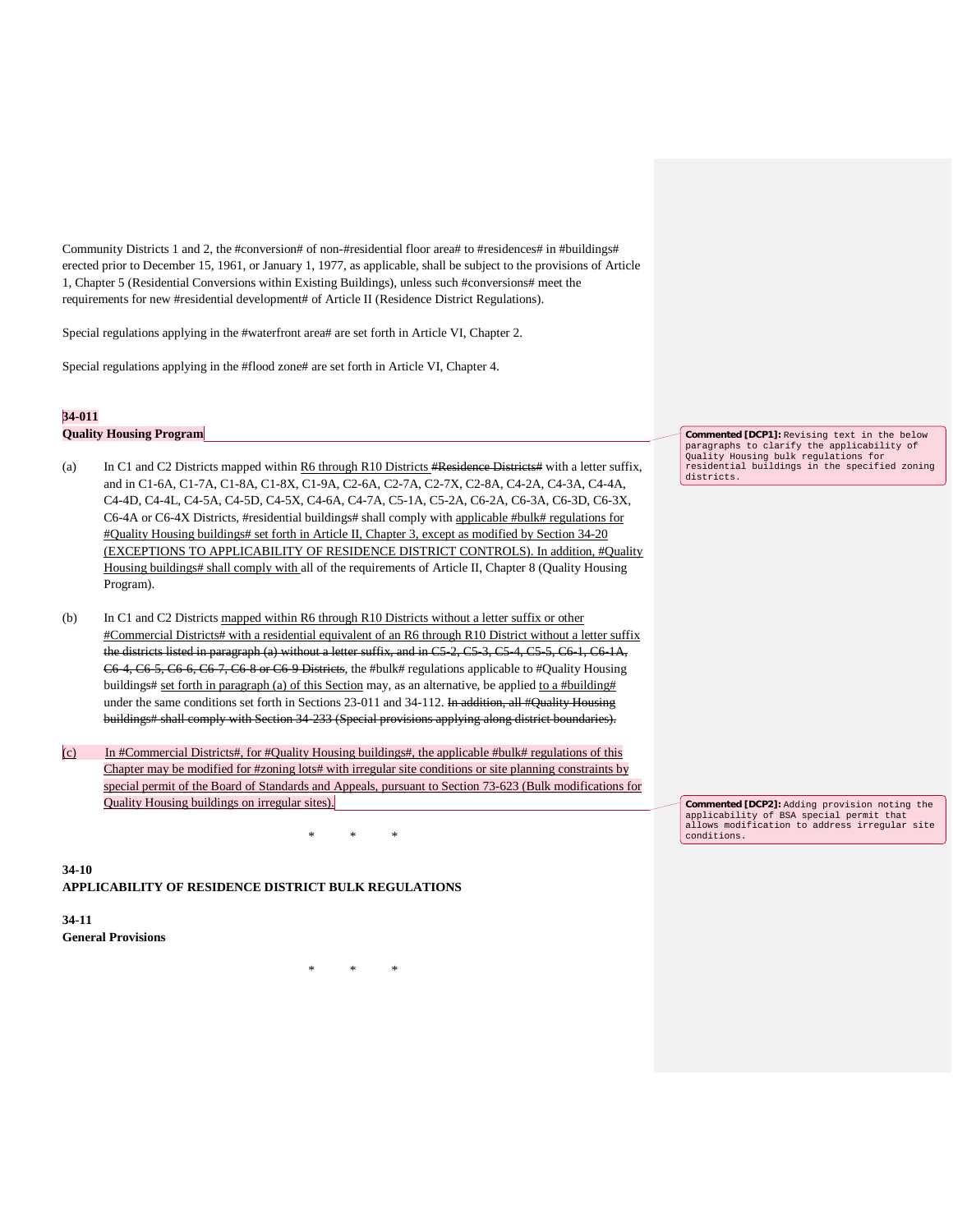### **34-112 Residential bulk regulations in other C1 or C2 Districts or in C3, C4, C5 or C6 Districts**

# C1-6 C1-7 C1-8 C1-9 C2-6 C2-7 C2-8 C3 C4 C5 C6

In the districts indicated, the applicable #bulk# regulations are the #bulk# regulations for the #Residence Districts# set forth in the following table:

|                                                           | Applicable #Residence District# |
|-----------------------------------------------------------|---------------------------------|
| Districts                                                 |                                 |
| C <sub>3</sub>                                            | $R3-2$                          |
| $C4-1$                                                    | R <sub>5</sub>                  |
| C <sub>4</sub> -2 C <sub>4</sub> -3 C <sub>6</sub> -1A    | R6                              |
| C4-2A C4-3A                                               | R <sub>6</sub> A                |
| C1-6 C2-6 C4-4 C4-5 C6-1                                  | $R7 - 2$                        |
| C1-6A C2-6A C4-4A C4-5A                                   | R <sub>7</sub> A                |
| $C4-5D$                                                   | R7D                             |
| $C4-5X$                                                   | R7X                             |
| C1-7 C4-2F C6-2                                           | R8                              |
| C1-7A C4-4D C6-2A                                         | R <sub>8</sub> A                |
| C1-8 C2-7 C6-3                                            | R <sub>9</sub>                  |
| C1-8A C2-7A C6-3A                                         | R <sub>9</sub> A                |
| $C6-3D$                                                   | R <sub>9</sub> D                |
| C1-8X C2-7X C6-3X                                         | R9X                             |
| C1-9 C2-8 C4-6 C4-7 C5 C6-4 C6-5 C6-6 C6-7 C6-8<br>$C6-9$ | R <sub>10</sub>                 |

**Commented [DCP3]:** Correcting an error as there are no R7 districts, only R7-1 or R7-2.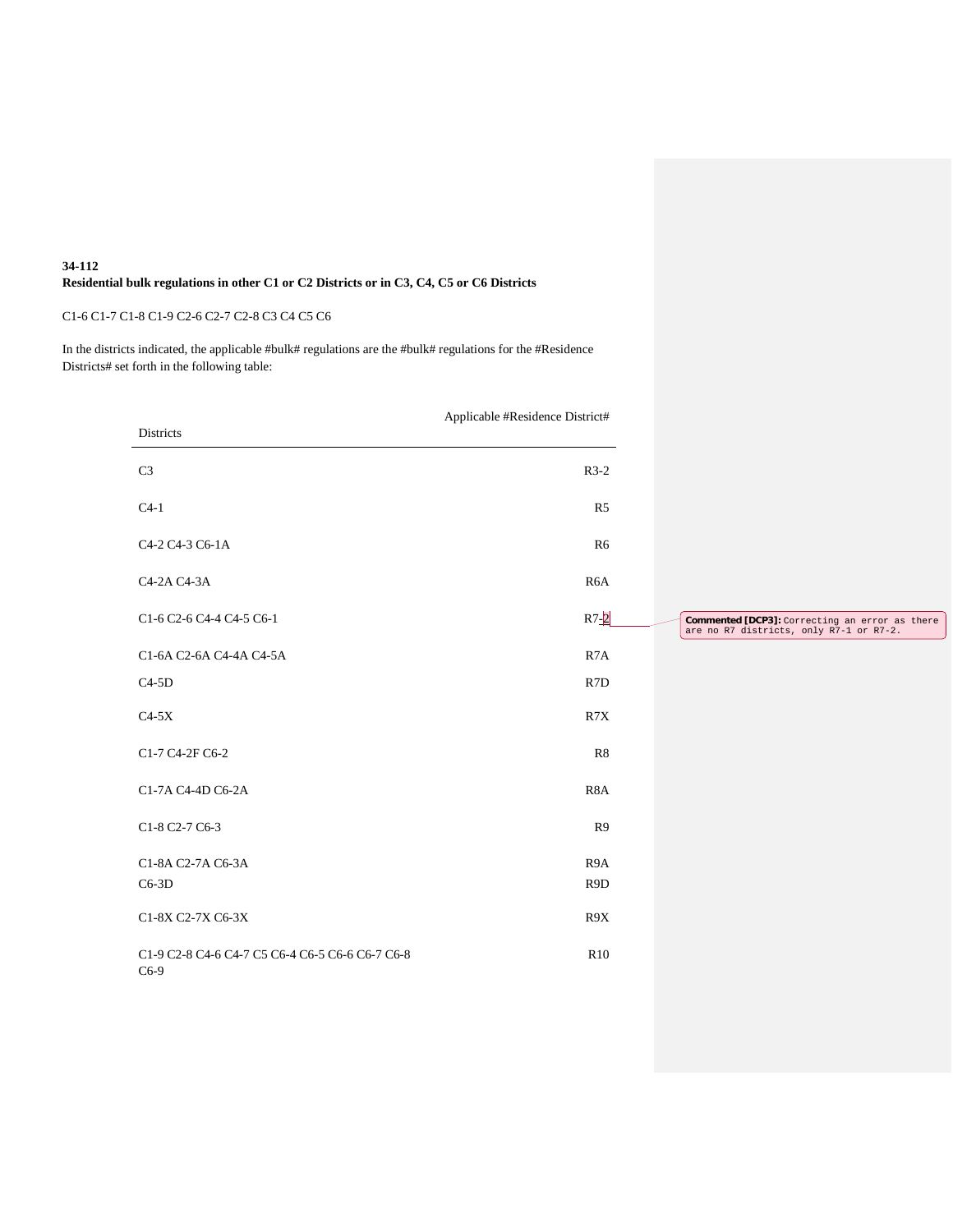C1-9A C2-8A C4-6A C4-7A C5-1A C5-2A C6-4A

 $C6-4X$  R10X

R10A

**34-20 EXCEPTIONS TO APPLICABILITY OF RESIDENCE DISTRICT CONTROLS**

**34-22 Modification of Floor Area and Open Space Regulations**

### C1 C2 C3 C4 C5 C6

In the districts indicated, the #floor area# and #open space# regulations as set forth in Section 23-10 (OPEN SPACE AND FLOOR AREA REGULATIONS), inclusive, Section 23-14 (Minimum Required Open Space, Open Space Ratio, Maximum Lot Coverage and Maximum Floor Area Ratio) and 23-15 (Maximum Floor Area Ratio in R10 Districts), and made applicable to such districts in Section 34-11 (General Provisions), are modified as set forth in this Section.

\* \* \*

\* \* \*

\* \* \*

#### **34-225**

**Floor area increase for Inclusionary Housing in C4-7 Districts within Community District 7, Borough of Manhattan**

Notwithstanding the provisions for R10 Districts in Community District 7 in the Borough of Manhattan set forth in Section 23-16 (Special Provisions for Certain Areas), in In C4-7 Districts within Community District 7 in the Borough of Manhattan, the maximum #residential floor area ratio# may be increased pursuant to the provisions of Section 23-154 and total #floor area# permitted on a #zoning lot# under the provisions of Section 23-15 (Maximum Floor Area Ratio in R10 Districts) may be increased pursuant to the provisions of Section 23-90 (INCLUSIONARY HOUSING).

\* \* \*

**34-23 Modifications of Yard Regulations**

\* \* \*

**Commented [DCP4]:** Updating cross references.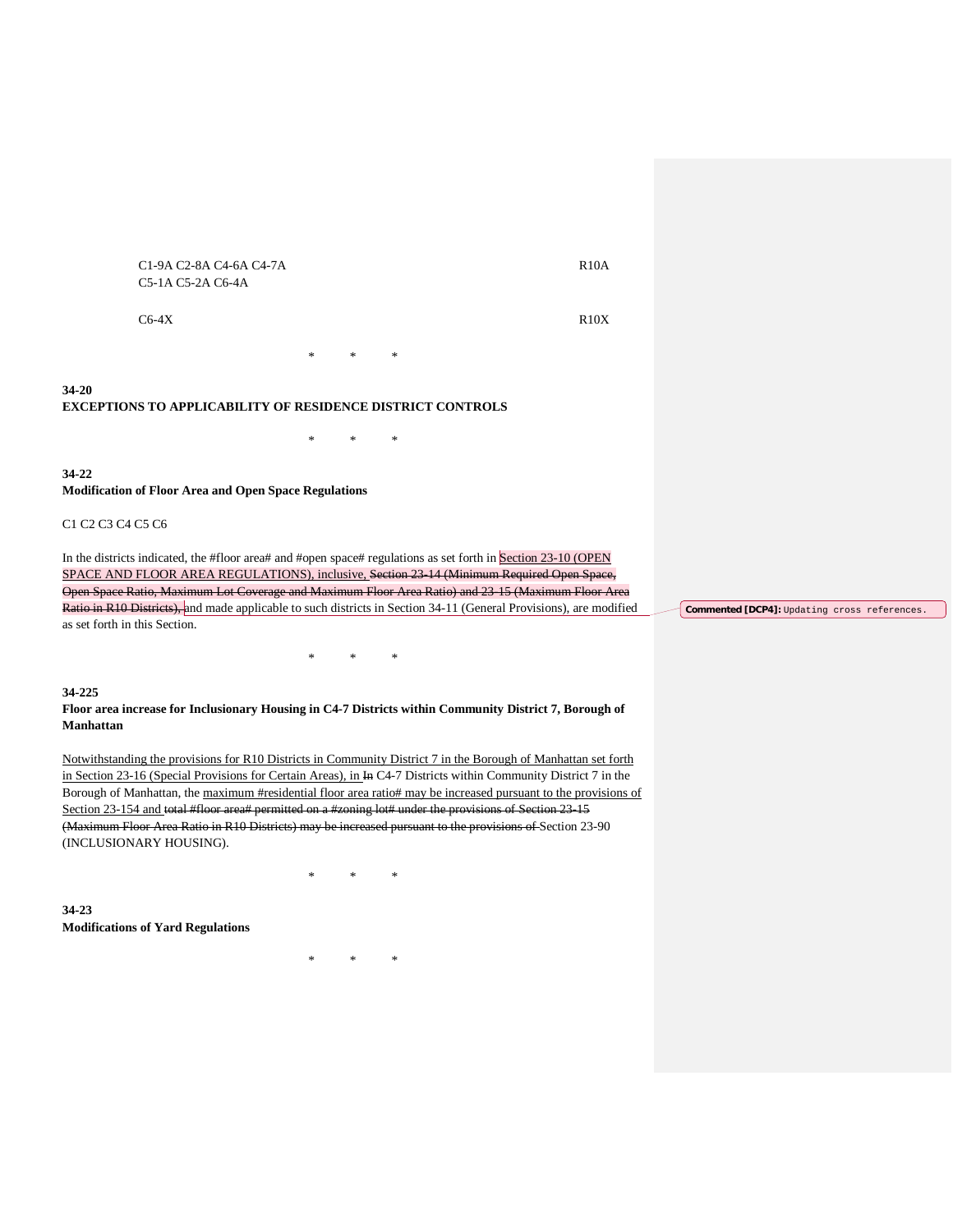### **34-233 Special provisions applying along district boundaries**

#### C1 C2 C3 C4 C5 C6

(a) In the districts indicated, if a #Commercial District# boundary coincides with a #side lot line# of a #zoning lot# in an R1, R2, R3, R4 or R5 District and a #side lot line# of any adjoining #zoning lot# in such #Commercial District#, a #front yard# is required for the portion of any #residential building# on such #zoning lot# in the #Commercial District# within 25 feet of the district boundary. The depth of such #front yard# shall be equal to the required depth of a #front yard# in the adjacent #Residence District#.

### C1 C2 C3 C4 C5 C6

(b) In the districts indicated, along such portion of the boundary of a #Commercial District# that coincides with a #side lot line# of a #zoning lot# in an R1, R2, R3, R4 or R5 District, an open area not higher than #curb level# with a width of at least eight feet is required for a #residential building# on a #zoning lot# within the #Commercial District#.

In addition, the provisions of paragraph (e) of Section 34-24 shall apply to such #building#.

#### **34-24**

### **Modification of Height and Setback Regulations**

#### C1 C2 C3 C4 C5 C6

In the districts indicated, the height and setback regulations set forth in Article II, Chapter 3, and made applicable to such districts in Section 34-11 (General Provisions), are modified as set forth in this Section.

#### C1 C2 C3 C4 C5 C6

(a) Application of sky exposure planes

\* \* \*

#### C4-2F C4-4 C4-5 C4-6 C4-7 C5 C6

(d) Special provisions for narrow #buildings#

In the districts indicated, the provisions of Section 23-692 (Height limitations for narrow buildings or enlargements) shall apply, subject to the additional rules and exceptions therein, only to #Quality Housing buildings#. However, in such districts, the #street wall# location provisions of paragraph (4) of such Section shall not apply shall not apply to #buildings or other structures# except for #Quality Housing buildings#.

**Commented [DCP5]:** Aligning street wall line-up rules along district boundaries with the transition rules of Section 23-693 to provide greater design consistency.

**Commented [DCP6]:** Updating requirement to 1) remove line-up requirement for narrow buildings in applicable commercial districts that inadvertently conflict with commercial street wall requirements; and 2) allow buildings that provide affordable housing to be developed to the applicable district's maximum height.